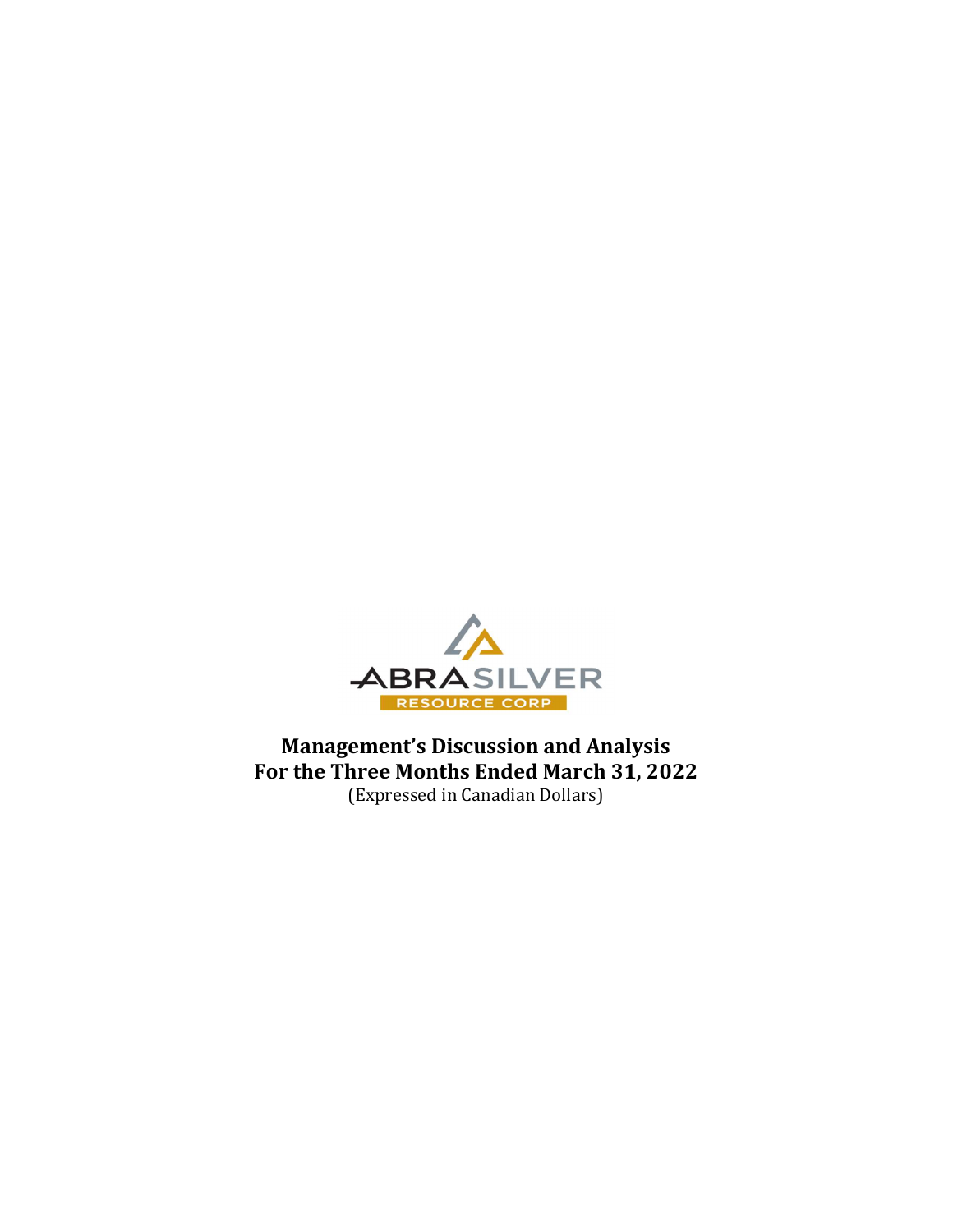#### Introduction

This Management's Discussion and Analysis ("interim MD&A") of the financial condition and results of the operations of AbraSilver Resource Corp. has been prepared to provide material updates to the business operations, liquidity and capital resources of the Corporation since its last management discussion & analysis, being the Management Discussion & Analysis ("Annual MD&A") for the fiscal year ended December 31, 2021. This Interim MD&A does not provide a general update to the Annual MD&A, or reflect any non-material events since the date of the Annual MD&A.

This Interim MD&A has been prepared in compliance with the requirements of section 2.2.1 of Form 51- 102F1, in accordance with National Instrument 51- 102 – Continuous Disclosure Obligations. This discussion should be read in conjunction with the Annual MD&A, the audited annual consolidated financial statements of the Company for the years ended December 31, 2021 and December 31, 2020 ("FY 2021" and "FY 2020", respectively) and the unaudited condensed interim consolidated financial statements for the three months ended March 31, 2022 ("Q1 2022"), together with the notes thereto. Results are reported in Canadian dollars, unless otherwise noted. In the opinion of management, all adjustments (which consist only of normal recurring adjustments) considered necessary for a fair presentation have been included. The results for the three months ended March 31, 2022 are not necessarily indicative of the results that may be expected for any future period. Information contained herein is presented as of May 27, 2022 unless otherwise indicated.

The unaudited condensed interim consolidated financial statements for Q1 2022, have been prepared using accounting policies consistent with International Financial Reporting Standards ("IFRS") as issued by the International Accounting Standards Board and interpretations of the IFRS Interpretations Committee. The unaudited condensed interim consolidated financial statements have been prepared in accordance with International Standard 34, Interim Financial Reporting.

For the purposes of preparing this Interim MD&A, management, in conjunction with the Board of Directors, considers the materiality of information. Information is considered material if: (i) such information results in, or would reasonably be expected to result in, a significant change in the market price or value of AbraSilver's common shares; or (ii) there is a substantial likelihood that a reasonable investor would consider it important in making an investment decision; or (iii) it would significantly alter the total mix of information available to investors. Management, in conjunction with the Board of Directors, evaluates materiality with reference to all relevant circumstances, including potential market sensitivity.

Further information about the Company and its operations is available on SEDAR at www. abrasilver.com and www.sedar.com.

## 1. OVERVIEW OF THE COMPANY

AbraSilver Resource Corp. ("AbraSilver" or the "Company") is a Canadian-based precious metals exploration company headquartered in Toronto, Canada. The Company was originally incorporated on August 31, 1993 under the Alberta Business Corporations Act. On September 30, 2015, the Company's incorporation jurisdiction was moved to British Columbia. The Company changed its name to Angel Bioventures Inc. on August 28, 2013. Subsequently on March 23, 2017 the Company changed its name to AbraPlata Resource Corp. and on March 4, 2021 to AbraSilver Resource Corp. The Company's registered office is located at Suite 550, 220 Bay Street, Toronto, ON, M5J 2W4.

The Company's common shares are listed on TSX Venture Exchange ("TSX-V", or the "Exchange") under the symbol "ABRA", and on the OTCQX under the symbol "ABBRF".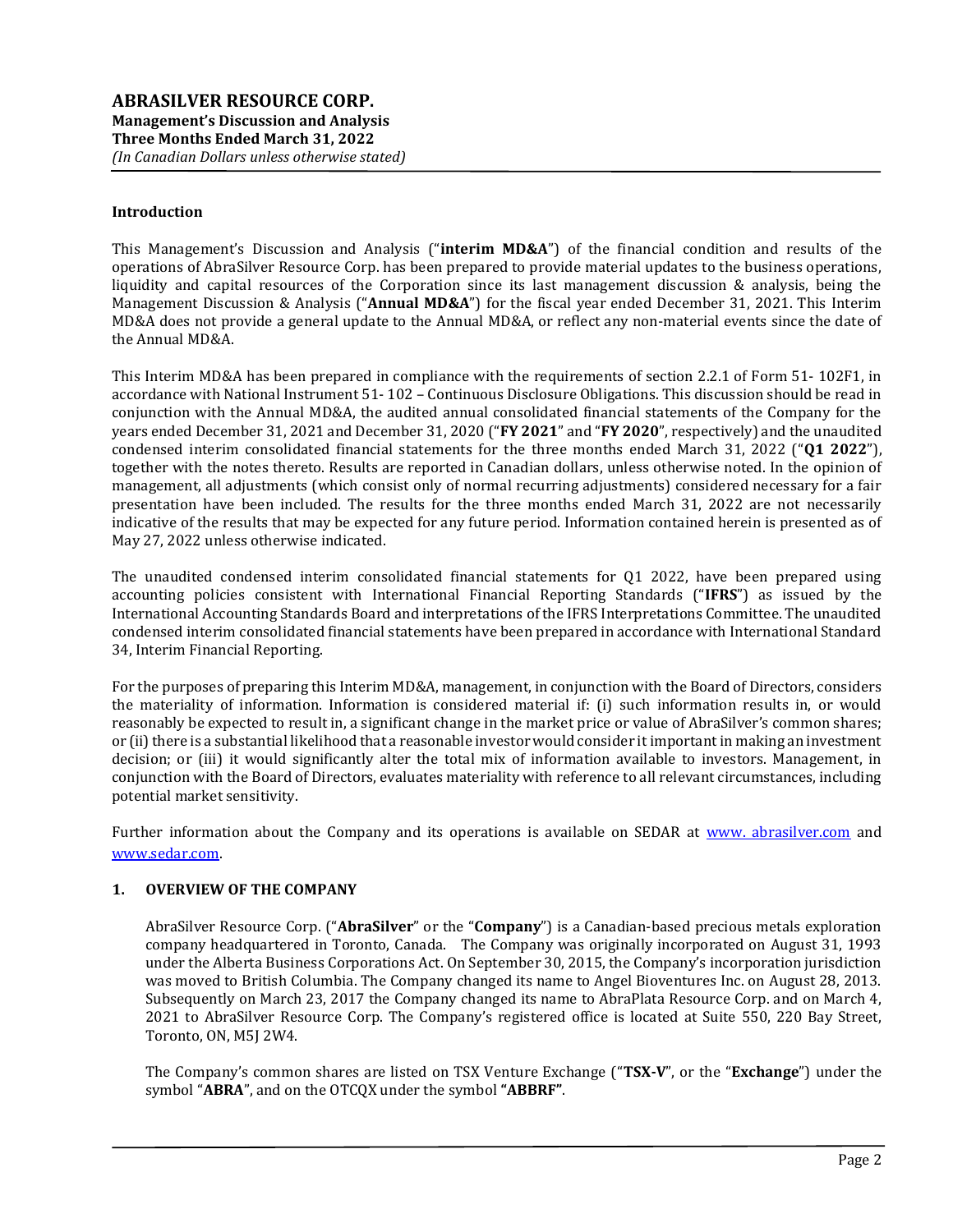## 2. HIGHLIGHTS

The Company's key events and highlights from January 1, 2022, to the date of this MD&A, include the following:

- On January 13, 2022, the Company announced the filing of a National Instrument 43-101 Standards of Disclosure for Mineral Projects ("NI 43-101") compliant Technical Report describing the Preliminary Economic Assessment (the "PEA") completed on its wholly-owned Diablillos project in Salta province, Argentina. The results of the PEA were previously reported in the Company's news release dated November 29, 2021,. The Report is available for review on SEDAR (www.sedar.com) and on the Company's website (www.abrasilver.com)
- On January 24, 2022, the Company announced the commencement of its maiden drill campaign at the La Coipita project ("La Coipita") located in the San Juan province of Argentina adjacent to the Chilean border.
- From January 1 to March 31 2022, the Company issued 5,313,334 shares after 5,313,334 warrants were exercised at a weighted average exercise price of \$0.24 for net proceeds of \$1,258,675.
- On February 14, 2022, the Company further strengthened its technical team with the engagement of Wedmar S.A. ("Wedmar"). The principal of Wedmar is Mr. Claudio Zalewski who will serve as Senior Vice President, Projects to the Company and be based in Salta, Argentina. Mr. Zalewski will lead the Company's various upcoming technical studies and engineering development efforts
- In February 2022, the Company granted 1,150,000 Restricted share units ("RSU") to Directors and Consultants. The RSU will vest as follows: 33.33% on February 11, 2023; 33.33% on February 11, 2024 and 33.34% on February 11, 2025.
- In February 2022, the Company granted 3,700,000 Options to certain Directors, Officers and Consultants. The Options will vest as follows: 25% six months from the date of grant and 25% every 6 months thereafter.
- On May 2,2022, the Company announced that it has engaged Synergy Resource Capital, a Sydney, Australia based investor relations firm, to provide market awareness and investor relations services to the Company.

### 3. EXPLORATION AND EVALUATION

#### Diablillos Project

The Diablillos project was acquired by the Company from SSRM in 2016 and covers an area of approximately 79km2 in the Salta Province of northwestern Argentina and hosts epithermal precious metal mineralization in a number of mineral occurrences. The main deposit is known as Oculto, and this silver-gold deposit is surrounded by various satellite occurrences including the Fantasma silver-rich zone. To the north of Oculto lies the Cerro Viejo – Cerro Blanco copper-gold mineralized zone and its related Northern Arc of gold-rich occurrences.

The Diablillos project lies within the border zone between the Province of Salta and the Province of Catamarca. For many years, the definitive border line between Salta and Catamarca has been in dispute and the Diablillos project falls within territory claimed by both provinces. In 1984, the government of Salta granted mineral rights to the Diablillos project to one of the Company's predecessors-in-title. In the early 2000s, the government of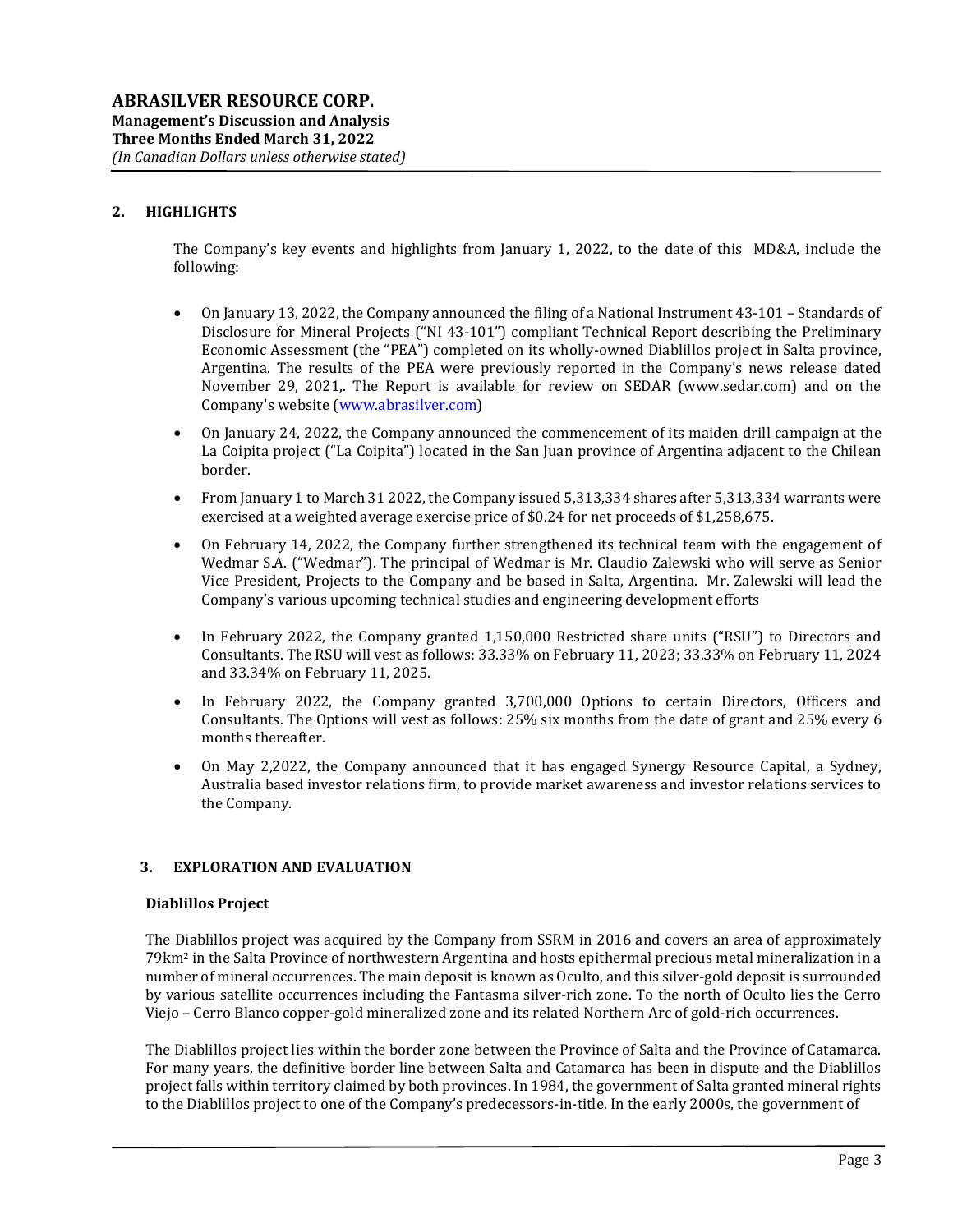## 3. EXPLORATION AND EVALUATION (continued)

Catamarca granted overlapping mineral rights in the same area to a third party, thereby creating the potential for conflicting titles pending the resolution of the border dispute, a matter falling within the jurisdiction of the federal government under the Constitution of Argentina. Additional details respecting the provincial border dispute and the potentially conflicting titles to the Diablillos project can be found in the Company's Filing Statement dated March 1, 2017, a copy of which is filed under the Company's profile on SEDAR (www.sedar.com).

The Company reached an agreement with the shareholders of Minera Cerro Bayo SA ("Cerro Bayo"), the owner of the conflicting mineral rights granted by the government of Catamarca, to acquire a 100% equity interest in Cerro Bayo, thereby indirectly acquiring ownership and control of the conflicting mineral interests. As consideration, the Company will pay US\$3,325,000 in cash and issue 500,000 common shares of the Company to the shareholders of Cerro Bayo in instalments over an eight-year period. As at the date of this MD&A, US\$1,025,000 has been paid and 500,000 shares have been issued.

### PEA Study for the Diablillos Project (as per announcement dated November 29, 2021)

Base Case metal prices used in this analysis were \$1,650 per gold ounce ("oz") and \$24.00 per silver oz

- The PEA considers a 7,000 tonne-per-day ("tpd") operation, with an initial mine life of 16 years. On an after-tax basis, Diablillos generates a Base Case NPV (5%) of US\$364 million, with an IRR of 30.2%.
- The study outlines average annual production of 11.4 million ounces silver-equivalent ("AgEq") over the first five years, and an average of 8.5 million ounces AgEq over the Life-of-Mine.
- Average All-in Sustaining Cash Costs ("AISC") during first five years of \$10.41/oz AgEq; with an average of \$11.97/oz AgEq over the Life-of-Mine.
- Initial Capital Expenditure of \$255.0 million, with payback period of 2.6 years.
- Several potential opportunities have been identified that may significantly further enhance the economic returns.

### Diablillos Q1/2022 Exploration Highlights

During the first quarter ended March 31, 2021, the Company issued several announcements regarding the exploration program, including:

- AbraSilver Drills 61m at 2.71 g/t Gold-Equivalent (190 g/t Silver-Equivalent), Continues to Extend Oxide Mineralisation Beyond the Pit Margin in Northeast Zone (news release dated January 20, 2022)
- AbraSilver Drills 14m at 5.76 g/t Gold-Equivalent in Step-Out Hole at Diablillos (news release dated February 22, 2022)
- AbraSilver Continues to Extend Mineralisation Beyond Open Pit Margin Intersecting 57m at 3.01 g/t Gold-Equivalent in Oxides at Diablillos (news release dated March 10, 2022)

### Phase II Drill Program Update

As of May, 2022, a total of over 18,000 metres have been completed as part of the Company's ongoing 20,000 metre Phase II exploration program at Diablillos. Drills are focused on expanding mineralization for inclusion in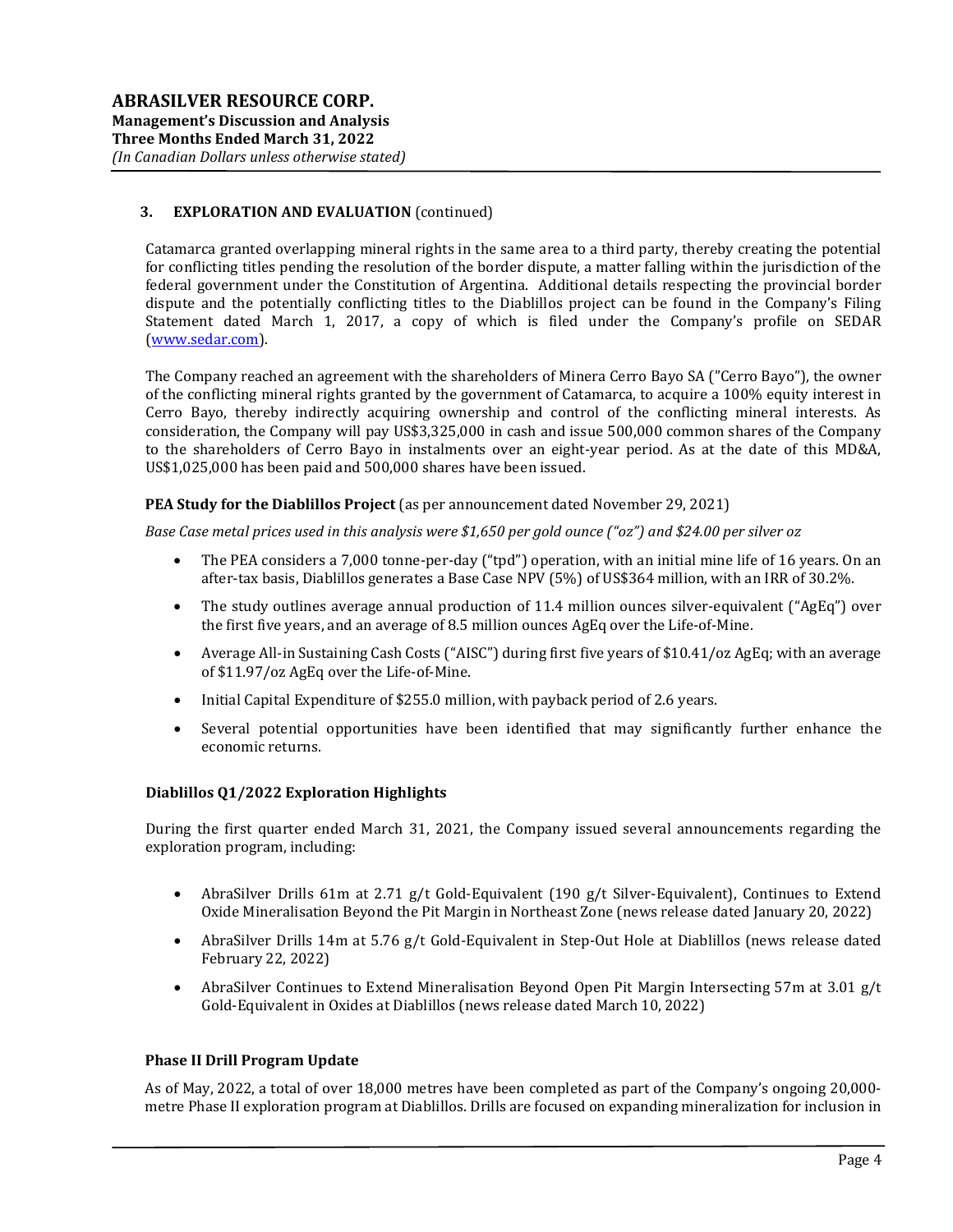## 3. EXPLORATION AND EVALUATION (continued)

the next Mineral Resource Estimate, anticipated in Q3 2022, as well as in-fill drilling (estimated 25 metres spacing) to reclassify existing Indicated Mineral Resources to the Measured category. To date, the Phase II drill results reveal the high-grade nature of the Diablillos project and validates the Company's geological model. The best results to date from the Phase II program are summarized below:

| Hole   | From $(m)$ | To(m) | <b>Type</b> | <b>Interval</b><br>(m) | Ag $(g/t)$ | Au $(g/t)$ | AgEq <sup>1</sup><br>(g/t) | AuEq <sup>1</sup><br>(g/t) |
|--------|------------|-------|-------------|------------------------|------------|------------|----------------------------|----------------------------|
| 22-004 | 131        | 271   | Oxides      | 140.0                  | 219.0      | 1.17       | 300.9                      | 4.30                       |
| 21-038 | 112        | 221.3 | Oxides      | 109.3                  | 176.8      | 1.53       | 283.9                      | 4.06                       |
| 22-005 | 84         | 151.5 | Oxides      | 67.5                   | 157.4      | 1.95       | 293.9                      | 4.20                       |
| 21-067 | 242        | 308   | Oxides      | 66.0                   | 57.0       | 1.90       | 190.0                      | 2.71                       |
| 21-068 | 89         | 146   | Oxides      | 57.0                   | 108.0      | 1.47       | 210.9                      | 3.01                       |
| 21-022 | 192        | 245   | Oxides      | 53.0                   | 33.3       | 2.49       | 207.6                      | 2.97                       |

Diablillos Project – Top Phase II Drill Intercepts Reported to Date

<sup>1</sup>AgEq & AuEq calculations for reported drill results are based on USD \$1,750/oz Au, \$25.00/oz Ag and \$3.00/lb Cu. The calculations assume 100% metallurgical recovery and are indicative of gross in-situ metal value at the indicated metal prices.

### La Coipita Project, San Juan, Argentina

The La Coipita project is located in the San Juan province of Argentina adjacent to the Chilean border. The Company has an option agreement to acquire a 100% interest in the Project which encompasses a large area, totaling approximately 70,000 hectares, in the western portion of the Calingasta Department.

The project is located in a geological setting similar to world-class deposits in the same belt, including the Filo del Sol and Los Azules projects, where porphyry style mineralisation is found immediately beneath epithermal mineralization.

During January 2022, Dr. Richard Sillitoe, a well-known economic geologist from London U.K., spent several days on site examining surface geochemical and geophysical information, carrying out reconnaissance geology and examining drill core. Dr. Sillitoe strongly endorsed the exploration program focused on drilling a copper-gold porphyry system.

On April 27, 2022, the Company announced completion of its maiden drill program at La Coipita project and is currently awaiting assay results from the laboratory. Based on encouraging visual data at the time of drilling, the drill program was modified to test a deep porphyry target. Hole DDHC 22-001 was terminated at 865 metres, while DDHC 22-002 was terminated at just over 1,200 metres depth.

The two deep drill holes at La Coipita were targeted at a surface geochemistry pattern interpreted as being a reflection of an underlying porphyry system. This has been confirmed by visual inspection at the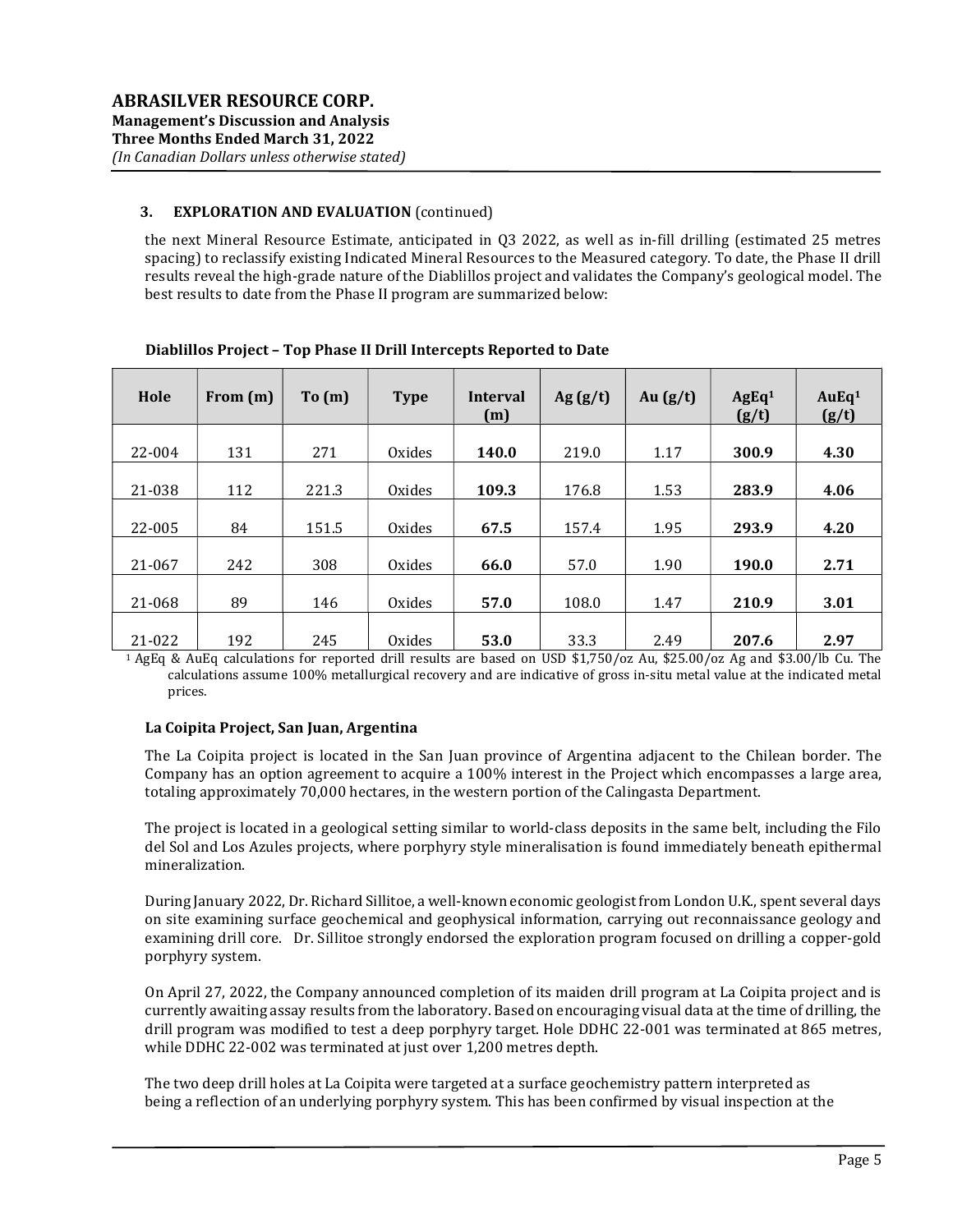# 3. EXPLORATION AND EVALUATION (continued)

time of drilling and assay results for both holes at La Coipita have been prioritized.

Hole DDHC 22-002 intersected large-scale copper-gold porphyry style sulphide mineralisation together with molybdenum from 517m depth to the end of the hole at 1,202.5 meters depth. The mineralisation is in rocks that are host to the porphyry intrusion which has not yet been intersected. Hole 22-002 stopped in mineralisation and was terminated for technical reasons. Additional drilling in this potential major porphyry system is planned for next field season, which is expected to start in September 2022, with the objective of intersecting the central porphyry intrusive progenitor.

## 4. SELECTED QUARTERLY INFORMATION

| <b>Quarter Ended</b>                                                                                                                                                                                | Net income<br>(loss) for the<br>period                                                                                | Earnings (loss)<br>per share - basic &<br>diluted                                                                            | <b>Total assets</b>                                                                                                                                          |
|-----------------------------------------------------------------------------------------------------------------------------------------------------------------------------------------------------|-----------------------------------------------------------------------------------------------------------------------|------------------------------------------------------------------------------------------------------------------------------|--------------------------------------------------------------------------------------------------------------------------------------------------------------|
| \$<br>March 31,2022<br>December 31,2021<br>\$<br>September 30,2021<br>\$<br>June 30,2021<br>\$<br>March 31,2021<br>\$<br>December 31, 2020<br>\$<br>September 30, 2020<br>\$<br>\$<br>June 30, 2020 | (3,983,319)<br>(7,907,226)<br>(3,599,403)<br>(4,021,394)<br>(2,646,845)<br>(1,391,776)<br>(2, 124, 439)<br>(948, 528) | \$<br>(0.01)<br>(0.02)<br>\$<br>\$<br>(0.01)<br>(0.01)<br>\$<br>\$<br>(0.01)<br>\$<br>(0.01)<br>\$<br>(0.01)<br>\$<br>(0.00) | \$<br>33,726,587<br>34,661,212<br>\$<br>38,834,938<br>\$<br>39,167,151<br>\$<br>35,136,329<br>\$<br>\$<br>34,194,092<br>40,958,169<br>\$<br>12,000,275<br>\$ |

### 5. RESULTS OF OPERATIONS

The operating results of junior mining companies can fluctuate significantly from period to period. The Company is in the exploration stage and has no revenue from operations.

Three months ended March 31, 2021 ("Q1 2022") is compared to the three months ended March 31, 2021 ("Q1 2021").

During Q1 2022 the net loss increased by \$1,336,474 to \$3,983,907 compared to the net loss recorded during Q1 2021 due mainly to the following:

- Evaluation and exploration expenses were \$4,974,607 during Q1 2022 compared to \$2,358,540 for Q1 2021, an increase of \$2,616,067 due to the ongoing Phase II diamond drilling program and the commencement of its maiden drill campaign at the La Coipita project.
- Share based compensation increased by \$19,442 during Q1 2022 compared to Q1 2021 due to options and RSU granted to Directors, Officers, and Consultants.
- Salary, benefits and director fees expense increased by \$33,815 during Q1 2022 compared to Q1 2021 due to the expansion of corporate activities.
- Consulting fees increased by \$20,146 during Q1 2022 compared to Q1 2021 mainly due to the expansion of the exploration, evaluation activities and the preparation of the PEA during that period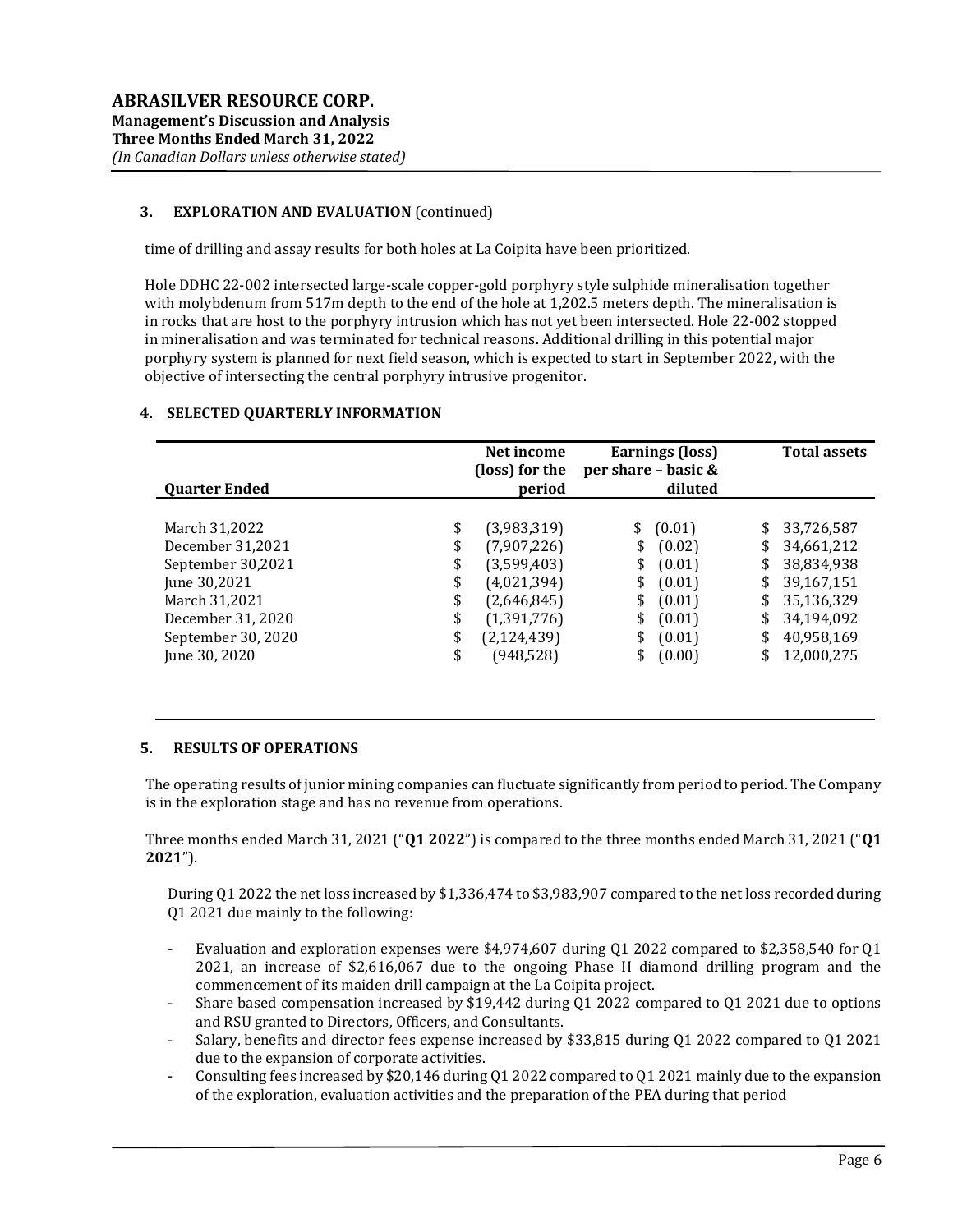## 5. RESULTS OF OPERATIONS (continued)

- Office and Administrative expenses increased by \$102,074 during Q1 2022 compared to Q1 2021 due to the expansion of corporate activities increasing the bank and broker fees.
- Investor Relations expenses decreased by \$12,463 during Q1 2022 compared with Q1 2021 due to the reduction of financing and promotion activities.
- Gain on sale of marketable securities increased by \$1,274,903 during Q1 2022 compared with Q1 2021 in connection with the transfer in equity instruments to the Argentinian subsidiaries as part of a process used to transfer money to Argentina and convert it into Argentina Pesos at a more favourable exchange rate than the official exchange rate.

### 6. FINANCIAL INSTRUMENTS

Financial assets and liabilities are recognized when the Company becomes a party to the contractual provisions of the instrument. Financial assets are derecognized when the rights to receive cash flows from the assets have expired or have been transferred and the Company has transferred substantially all risks and rewards of ownership.

IFRS 9 requires financial assets to be classified into three measurement categories on initial recognition: those measured at fair value through profit and loss, those measured at fair value through other comprehensive loss and those measured at amortized cost. Measurement and classification of financial assets is dependent on the

Company's business model for managing the financial assets and the contractual cash flow characteristics of the financial asset.

|                                          | March 31, 2021 |            | December 31, 2021 |
|------------------------------------------|----------------|------------|-------------------|
| <b>Financial assets</b>                  |                |            |                   |
| Cash and Cash equivalents                | \$             | 16,925,434 | \$<br>19,016,003  |
| <b>Total financial assets</b>            | \$             | 16,925,434 | 19,016,003        |
| <b>Financial liabilities</b>             |                |            |                   |
| Accounts payable and accrued liabilities | \$             | 421,167    | \$<br>562,727     |
| Lease liabilities                        |                | 7,236      | 4,150             |
| <b>Total financial liabilities</b>       | \$             | 428.403    | \$<br>566,877     |

The Company's financial instruments as of March 31, 2022, and December 31, 2021 are as follows:

 Additional financial instruments disclosure, including an analysis of risks associated with financial instruments, are contained in Note 5 of the Company's condensed interim consolidated financial statements for the three months ended March 31, 2022 and 2021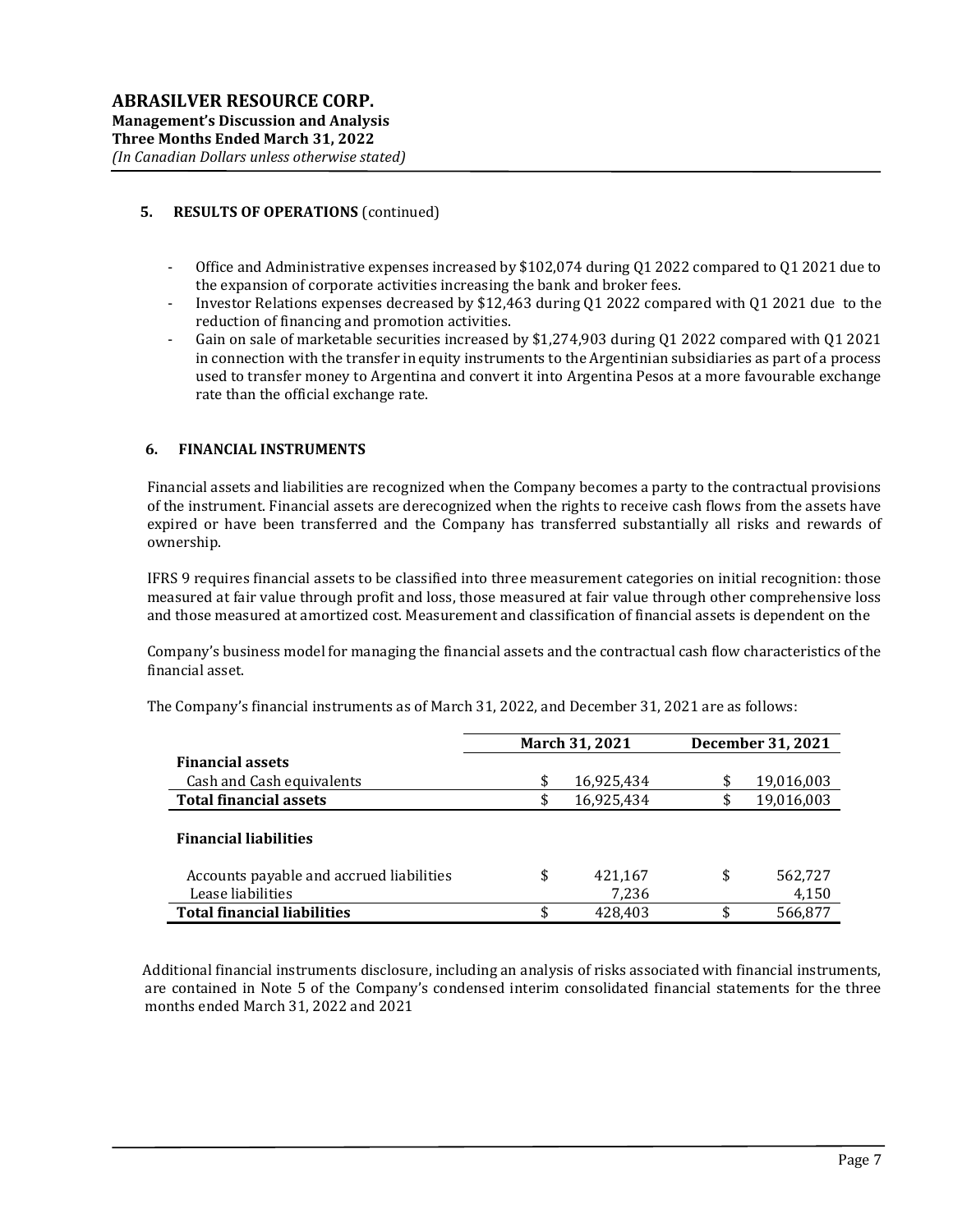## 7. LIQUIDITY AND CAPITAL RESOURCES

## (a) Liquidity

The Company's working capital as of March 31, 2022, was \$16,757,503 as compared to working capital of \$18,788,266 on December 31, 2021. Included in working capital was cash and cash equivalents of \$16,925,434 (December 31, 2021 - \$19,016,003).

Except as disclosed, the Company does not know of any trends, demands, commitments, events or uncertainties that will result in, or that are reasonably likely to result in, its liquidity either materially increasing or decreasing at present or in the foreseeable future. Material increases or decreases in liquidity are substantially determined by the success or failure of the Company's exploration programs and the Company's ability to raise additional capital as required.

The Company is not now and does not expect in the future, to be engaged in currency hedging to offset any risk of currency fluctuations.

## (b) Capital Resources

The Company's focus for the recently completed fiscal period and going forward is the advancement and development of its exploration projects. The major expenses that will be incurred by the Company in the next twelve months will be costs associated with its exploration activities and general and administrative activities. The Company believes its current working capital is sufficient to maintain its core operations for the next twelve months, and additional funding will be required by the Company to complete its strategic and long-term objectives.

The Company depends on external financing to fund its activities and there can be no guarantee that external financing will be available at terms acceptable to the Company. The Company will be relying on further equity financing, debt financing, strategic partnerships or joint-venture partnerships as the most likely source of funds for the advancement of the Company's exploration assets to a resource delineation or feasibility stage. In the future the Company may also receive additional funds through the exercise of stock options and warrants. If adequate funds are not available when required, the Company may, based on the Company's cash position, delay, scale back or eliminate various programs.

There can be no assurance that the Company will have sufficient financing to meet its future capital requirements or that future additional financing will be available to the Company at acceptable terms.

### c) Off-Balance Sheet Arrangements

The Company has no off-balance sheet arrangements other than those disclosed under Mineral Interests.

## d) Commitments

As of March 31, 2022, the Company has mineral interest commitments at its Diablillos and La Coipita projects in the form of option payments, although as at the current date the Company had the commitments shown in the table below, some of these commitments could be reduced, deferred or eliminated pending the outcome of the strategic review. The Company also has operating expenses in Buenos Aires, Santiago de Chile and Toronto.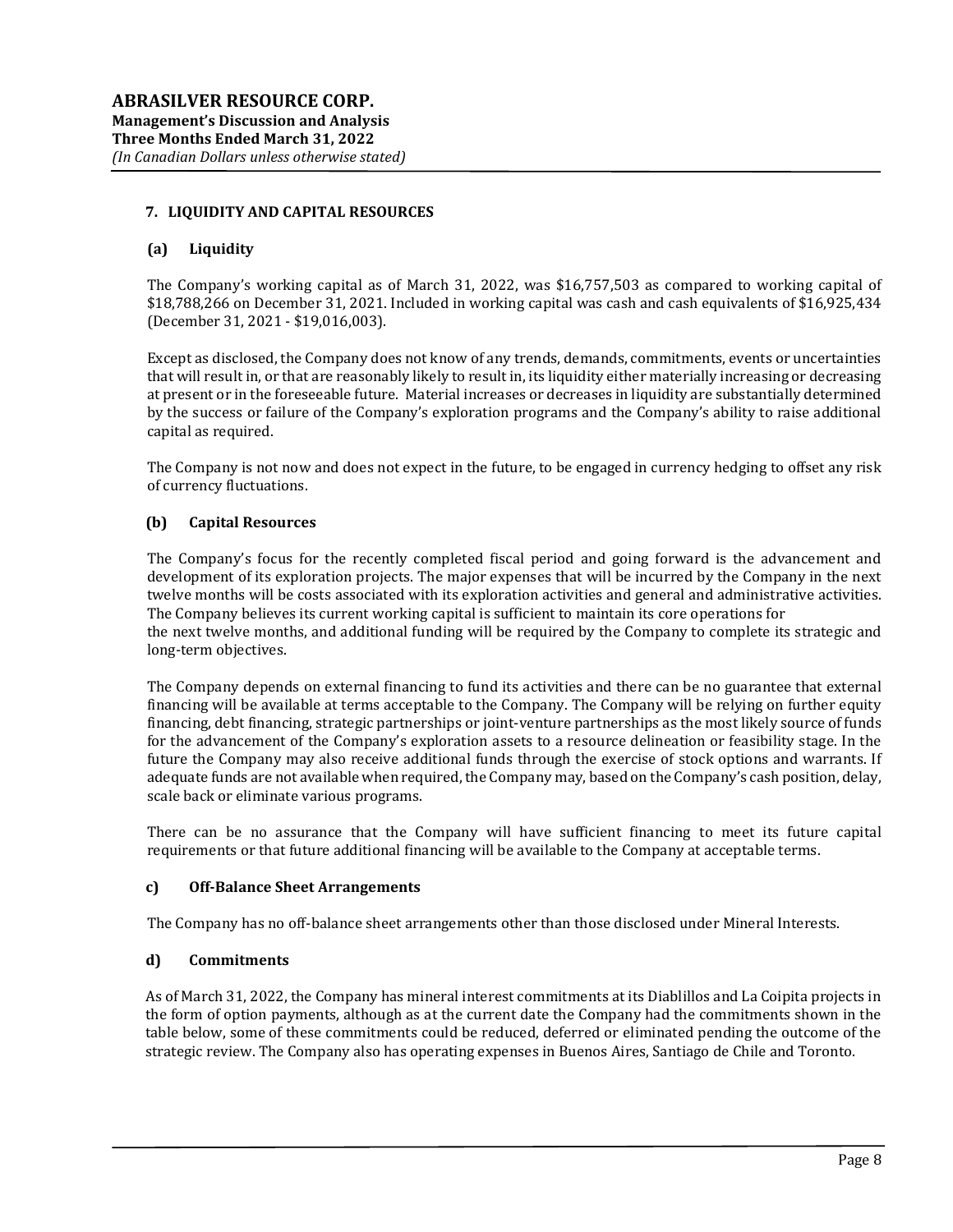# 7. LIQUIDITY AND CAPITAL RESOURCES (continued)

## d) Commitments (continued)

|                                                                        | 2022                    | 2023 |                      | 2024 |                          | <b>After 2024</b> |                         |
|------------------------------------------------------------------------|-------------------------|------|----------------------|------|--------------------------|-------------------|-------------------------|
| <b>Mineral interest commitments</b><br><b>Diablillos</b><br>La Coipita | 162.448<br>\$<br>93.720 | \$   | 1,249,600<br>749,760 | \$   | 1,749,440                | \$                | 10,209,232<br>4,123,680 |
| Total mineral interest<br>commitments                                  | 256,168                 |      | 1,999,360            |      | 1.749.440                |                   | 14,332,912              |
| Minimum office rental payments<br>in Argentina                         | 13.496                  |      | 11,996               |      | $\overline{\phantom{a}}$ |                   |                         |
| <b>Total commitments</b>                                               | \$269,664               | \$   | 2,011,356            | \$   | 1,749,440                | \$                | 14,332,912              |

### 8. RELATED PARTY TRANSACTIONS

Key management personnel include the members of the Board of Directors and officers of the Company, who have the authority and responsibility for planning, directing and controlling the activities of the Company.

Amounts paid and accrued to directors, former director, officers and companies in which directors and officers are shareholders or partners are as follows:

| <b>Three Months ended March 31</b>   | 2022    | 2021    |  |
|--------------------------------------|---------|---------|--|
| Salaries, benefits and director fees | 145.000 | 138,780 |  |
| Consulting fees                      | 7,500   | 7,500   |  |
| Professional fee                     | 41.367  | 36,522  |  |
| Share-based payments                 | 146.623 | 355,780 |  |
|                                      | 340.490 | 538,582 |  |

As of March 31, 2022, \$2,500 (December 31, 2021 – \$142,500) was payable to directors, officers and companies in which directors and officers are shareholders or partners of the Company. These amounts are unsecured, noninterest bearing and have no specific terms of repayment.

### 9. OUTSTANDING SHARE DATA

The Company is authorized to issue an unlimited number of common shares without par value. As of May 27, 2022, the Company has 483,457,842 common shares issued and outstanding.

As of May 27, 2022, the Company has 113,628,333 warrants outstanding: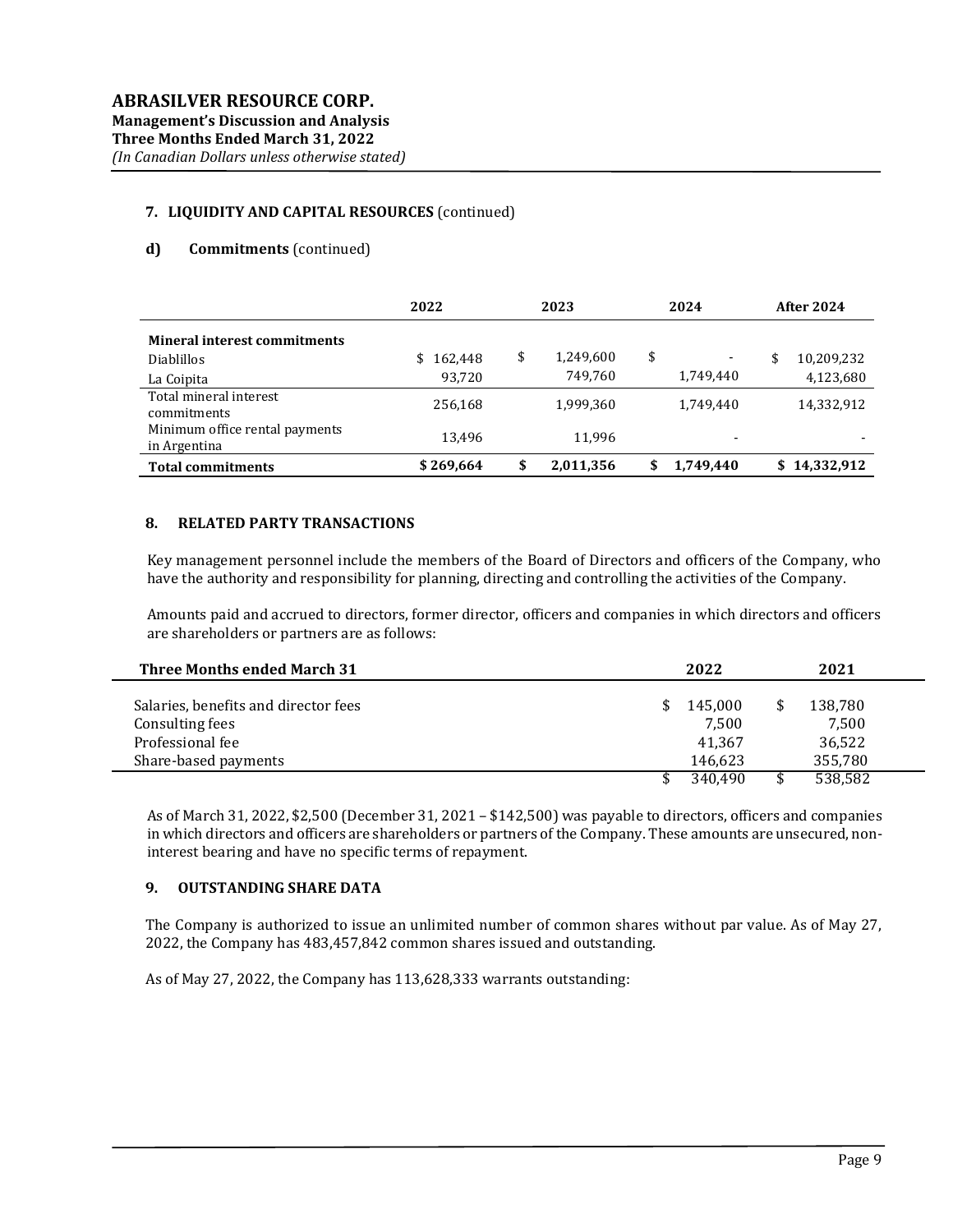## 9. OUTSTANDING SHARE DATA (continued)

| Number of warrants |    | Exercise Price | <b>Expiry Date</b> |  |  |
|--------------------|----|----------------|--------------------|--|--|
| 35,896,022         | \$ | 0.17           | July 09, 2022      |  |  |
| 30,916,583         | \$ | 0.40           | September 01, 2022 |  |  |
| 21,450,728         | \$ | 0.27           | April 26, 2023     |  |  |
| 18,025,000         | \$ | 0.15           | May 14, 2023       |  |  |
| 5,290,000          | \$ | 0.10           | April 8, 2024      |  |  |
| 2,050,000          | \$ | 0.10           | April 18, 2024     |  |  |

As of May 27, 2022, the Company has:

- 25,195,000 share purchase options outstanding with the weighted average exercise price of \$0.199; 19,153,125 of which are exercisable with the weighted average exercise price of \$0.140.
- 4,360,000 restricted shares units Nil of which are exercisable.

### 10. RISKS AND UNCERTAINTIES

The Company's exploration activities and related results are subject to a number of different risks at any given time. These factors, include but are not limited to disclosure regarding uncertainty due to COVID-19, receiving required permits in Argentina, exploration results, additional financing, project delay, titles to properties, price fluctuations and share price volatility, operating hazards, insurable risks and limitations of insurance, management, foreign country and regulatory requirements, currency fluctuations and environmental regulations risks. Exploration for mineral resources involves a high degree of risk.

The cost of conducting programs may be substantial and the likelihood of success is difficult to assess. The Company seeks to counter this risk as far as possible by selecting exploration areas on the basis of their recognized geological potential to host economic deposits.

A summary of the Company's financial instruments risk exposure was provided in Note 6 of the Company's consolidated financial statement for the year ended December 31, 2021 and in the Annual MD&A for the fiscal year ended December 31, 2021.

### 11. FORWARD LOOKING STATEMENTS

Certain of the statements made and information contained herein are considered "forward-looking information" within the meaning of the British Columbia Securities Act. These statements relate to future events or the Company's future performance. All statements, other than statements of historical fact, may be forward-looking statements. Forward-looking statements are often, but not always, identified by the use of words such as "seek", "anticipate", "plan", "continue", "estimate", "expect", "may", "will", "project", "predict", "propose", "potential", "targeting", "intend", "could", "might", "should", "believe" and similar expressions. These statements involve known and unknown risks, uncertainties and other factors that may cause actual results or events to differ materially from those anticipated in such forward-looking statements.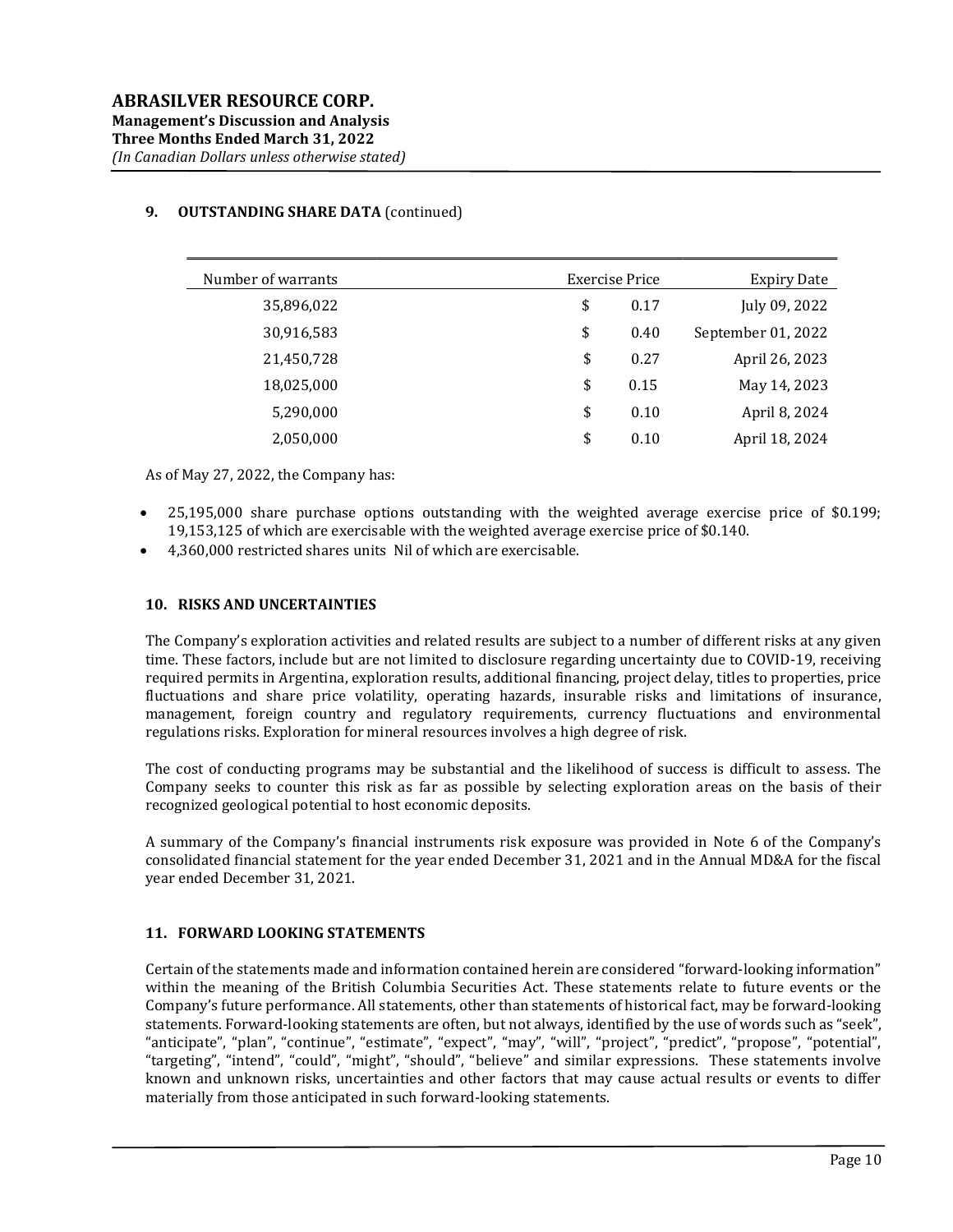# 11. FORWARD LOOKING STATEMENTS (continued)

The Company believes that the expectations reflected in those forward-looking statements are reasonable but no assurance can be given that these expectations will prove to be correct and such forward-looking statements included in this MD&A should not be unduly relied upon by investors as actual results may vary. These statements speak only as of the date of this MD&A and are expressly qualified, in their entirety, by this cautionary statement.

In particular, this MD&A contains forward-looking statements, pertaining to the following: capital expenditure programs, development of resources, treatment under governmental and taxation regimes, expectations regarding the Company's ability to raise capital, expenditures to be made by the Company on its properties and work plans to be conducted by the Company. With respect to forward-looking statements

listed above and contained in the MD&A, the Company has made assumptions regarding, among other things:

- the impact of currency fluctuations in Argentina and Chile;
- the impact of increasing competition in gold, silver and copper business;
- unpredictable changes to the market prices for gold, silver and copper;
- exploration and development costs for its properties;
- availability of additional financing or joint-venture partners;
- anticipated results of exploration activities; and
- the Company's ability to obtain additional financing on satisfactory terms.

The Company's actual results could differ materially from those anticipated in these forward-looking statements as a result of the risk factors set forth above and elsewhere in this MD&A including, uncertainty due to COVID-19, uncertainties relating to receiving mining and exploration permits in Argentina; volatility in the market price for minerals; uncertainties associated with estimating resources; geological, technical, drilling and processing problems; liabilities and risks, including environmental liabilities and risks, inherent in mineral exploration; fluctuations in currencies and interest rates; incorrect assessments of the value of acquisitions; unanticipated results of exploration activities; competition for, amongst other things, capital, undeveloped lands and skilled personnel; lack of availability of additional financing and/or joint venture partners and unpredictable weather conditions.

Investors should not place undue reliance on forward-looking statements as the plans, intentions or expectations upon which they are based might not occur. Readers are cautioned that the foregoing lists of factors are not exhaustive. The forward-looking statements contained in this MD&A are expressly qualified by this cautionary statement. The Company does not undertake any obligation to update or revise any forward-looking statements, whether as a result of new information, future events or otherwise, unless required by law.

#### 12. DISCLOSURE OF INTERNAL CONTROLS

Management has established processes to provide them sufficient knowledge to support representations that they have exercised reasonable diligence that (i) the consolidated financial statements do not contain any untrue statement of material fact or omit to state a material fact required to be stated or that is necessary to make a statement not misleading in light of the circumstances under which it is made, as of the date of and for the periods presented by consolidated financial statements; and (ii) the audited consolidated financial statements fairly present in all material respects the financial condition, results of operations and cash flows of the Company, as of the date of and for the periods presented.